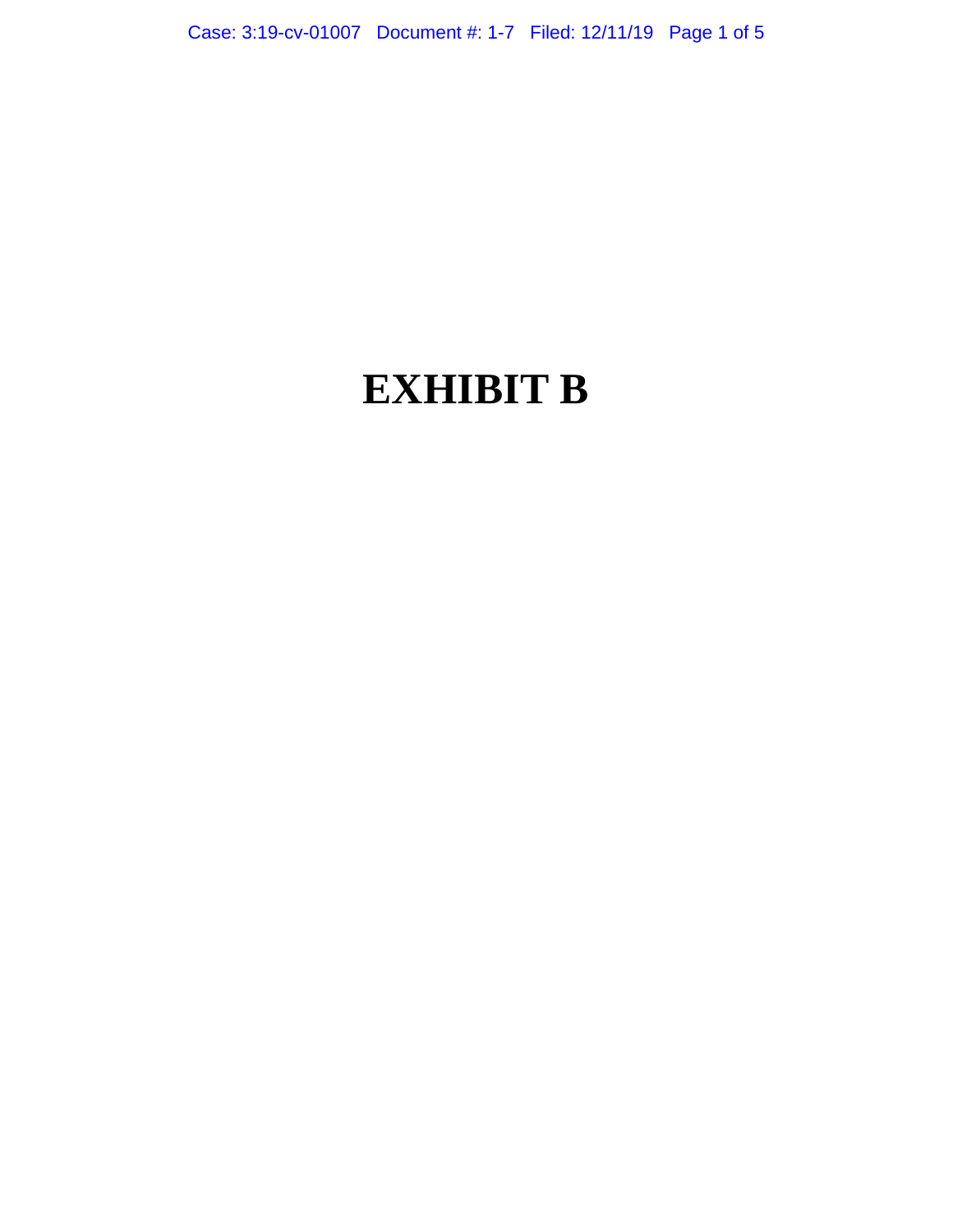

# Transmission Line Review Process

#### Necessary Certificates

A utility must receive a Certificate of Public Convenience and Necessity (CPCN) from the Public Service Commission of Wisconsin (Commission or PSC) for a transmission project that is either:

- 345 kilovolts (kV) or greater; or,
- less than 345 kV but greater than or equal to 100 kV, over one mile in length, and needing some new right-of-way (ROW).

The CPCN review process includes a public hearing in the affected project area. A Certificate of Authority (CA) from the Commission must be issued for all other transmission line projects if the project cost is above a certain percentage of the utility's annual revenue. The CA review process does not automatically include a publichearing.

The size and complexity of a proposed project will determine the review process. When reviewing a transmission project, the PSC considers alternative sources of supply and alternative locations or routes, as well as need, engineering, economics, safety, reliability, individual hardships, and potential environmental effects.

#### Route Selection and Alternatives

Applicants need to provide detailed information for more than one possible route for projects that require a CPCN. Proposed routes are often subdivided into various route segments.

The utility may hold public meetings to encourage the public to provide information and comments on the proposed project before the application is submitted to the PSC. All proposed routes are analyzed during review by the PSC. Impacts to forests, waterways, community resources, aesthetics, farm operations, archeological/historical sites, protected species, etc. are reviewed. The PSC examines the potential for placing new lines within existing utility corridors and adjacent to railroads and roads. The selected route, chosen by the Commission, may be the applicant's preferred route, an alternative route offered by the app reasonable route segments, or a route variation suggested by the public.

# Transmission Right-of-Way

The electric transmission right-of-way (ROW) is the strip of land that a utility uses to construct, maintain, and repair a power line. Generally, the applicant acquires an easement for the transmission line ROW, providing a one-time payment to the property owner. For large projects that require a CPCN, the Commission must approve the project before the applicant can begin negotiating for ROWeasements.

An easement is a private agreement between a landowner and the applicant that contains details about the ROW. Wisconsin law (Wis. Stat. § 182.017(7)(c) to (h)) lists the rights of landowners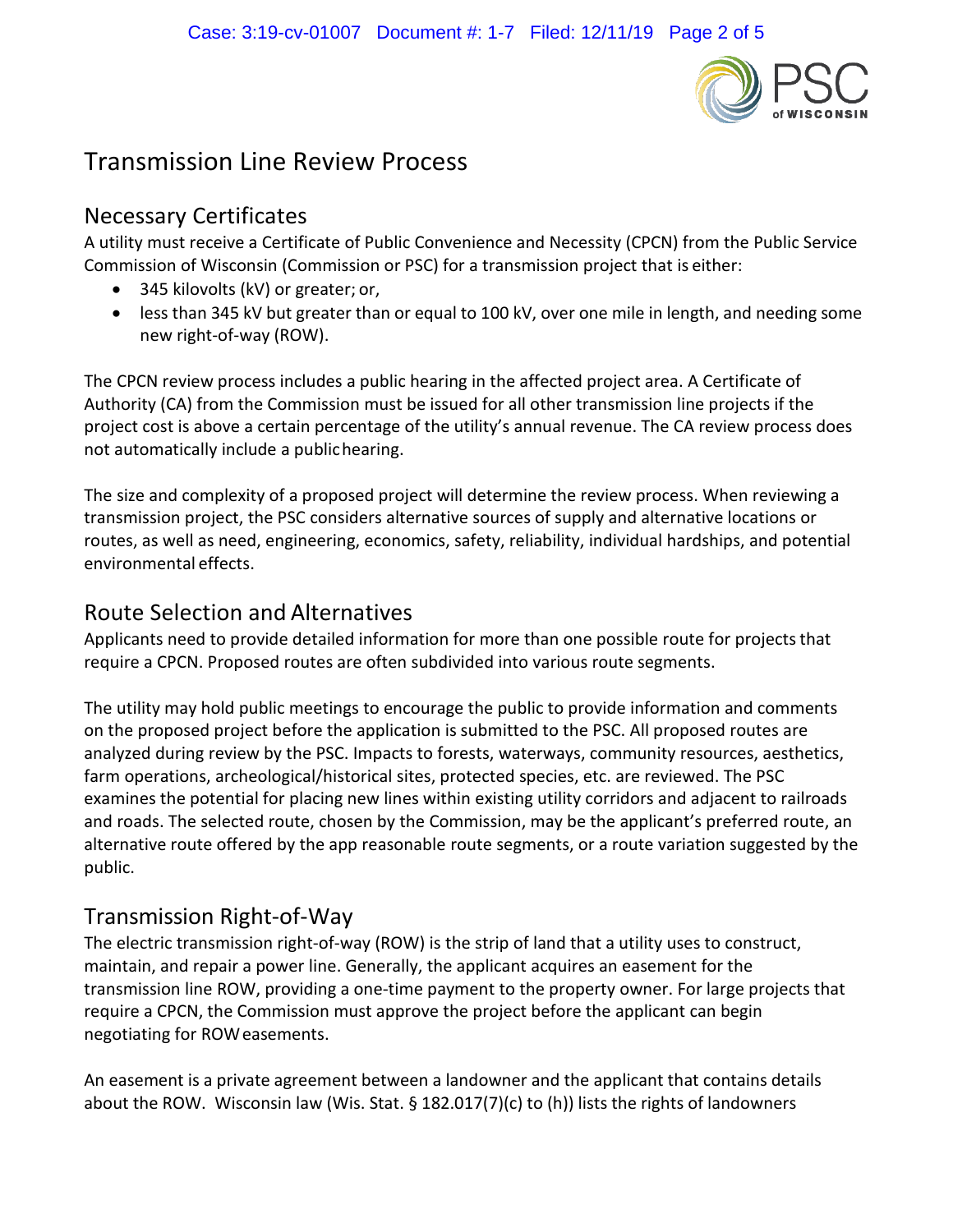

whose properties are affected by transmission lines of 100 kV or larger and over one mile in length or for easements acquired since 1975.

### Public Notification Letter and Scoping Meetings

After an application has been filed, the PSC notifies the public that the review process is beginning. A public notification letter is sent to all property owners on or near the proposed ROW, as well as local government officials, libraries, media, and other interested persons. The notification describes the project, includes a map, identifies the level of environmental review the project requires, lists locations where copies of the application are available for review, solicits public comments, and provides contact information.

The PSC may hold a project scoping meeting in the project area after notifying the public about the project. A project scoping meeting is not a hearing. It is an informal event that gives the public a chance to learn about the PSC's review process, ask questions and talk directly with PSC staff, and provide information to the PSC about local resources andissues.

## The Environmental Review

All transmission project applications are reviewed for environmental impacts, electrical performance, need, and cost/benefit. There are three levels of environmental review. The size and complexity of the project dictates the level of review that will be conducted.

- Type 3 projects, which are not expected to result in a potential for significant environmental impact on the natural and human environment, receive a basic environmental review.
- Type 2 projects, are those for which an environmental assessment (EA) is prepared to determine if the potential environmental impacts would result in a significant effect on the natural or human environment. After the EA is completed, a determination may be made that the environmental review is sufficient or that the project warrants preparation of an environmental impact statement (EIS).
- Type 1 projects are those for which an EIS is prepared. An EIS is a detailed assessment of how the proposed project would significantly affect the natural and human environment. The EIS document includes all of the relevant knowledge and information about the expected environmental effects acquired by reviewing the project application and peer- reviewed literature, visiting the project area, regulatory staff experience with similar projects, consulting other agencies, and public comments. Projects for which an EIS is prepared always require a public hearing in the project area.

# The PSC Hearing and Decision

Members of the public are encouraged to testify about their views and concerns at public hearings. Public testimony may be provided in person at the hearing or through comments submitted to the PSC by mail or on a dedicated project website at the PSC after the hearing notice isissued.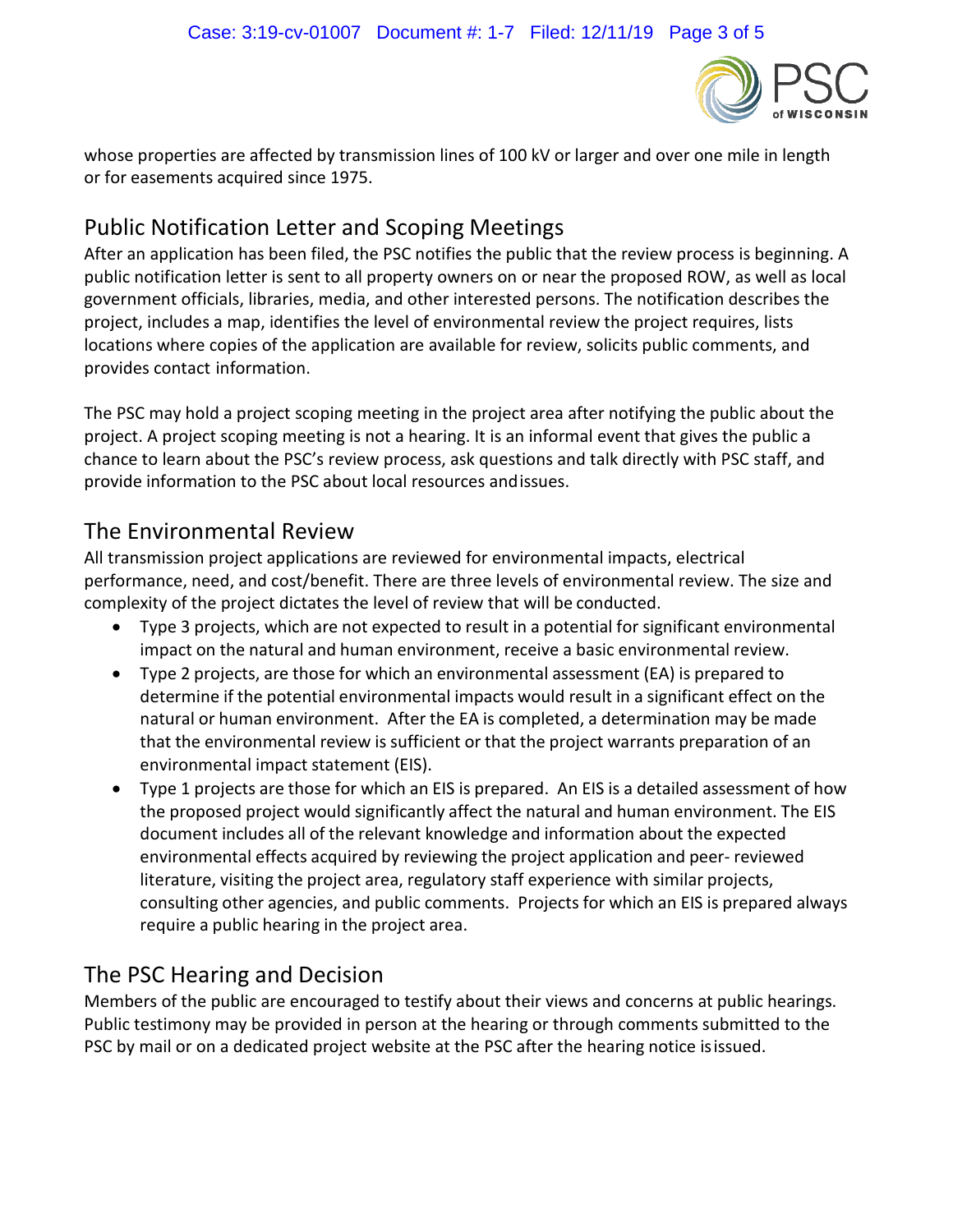

Public comments and testimony that are most useful to the Commission are those which are specific in nature and have a basis in personal knowledge or experience. Useful comments may also include reasonable alternatives to the proposed routes or ways to reduce or eliminate specificimpacts. All testimony is recorded and made part of the permanent case record. Once a hearing is completed, the record is closed and no new information may be added. The Commission must use the information in the record as a basis for its decision.

Public hearings are always held for projects that require a CPCN, but are not usually held for projects requiring a CA. Comments from the public can still be submitted by telephone, in writing or on the PSC's website. The public can also request a hearing for a CA project and the Commission will decide whether a hearing would be useful in making its decision.

The Commission is responsible for making the final decisions regarding proposed transmission lines. The Commissioners reviews the application, the case record, the environmental document prepared by staff, memos, and briefs. The Commission discusses the issues raised in the hearing and makes their decision in an openmeeting.

At open meetings, transmission line proposals are approved, denied, or modified. The Commission decides whether a transmission line should be built, how it should be designed, and where it will be located. The Commission's decisions are described in a detailed written order to the project applicant.

The timeframe for reviewing an application, preparing the environmental document (EA or EIS), conducting the required hearings and issuing the Commission's final decision ranges from approximately 90 days to 360 days for all transmission line projects. Larger, more complex projects generally require the maximum timeframe allowable, 360 days.

#### Public Involvement

The PSC has a long tradition of encouraging public participation in its proceedings. There are a number of ways that individuals and organizations can get involved in matters before the Commission.

Public involvement is sought during the development of the environmental document and at various periods throughout the application review process. At the start of an application review process for Type 1 and Type 2 projects, notifications containing a summary of the proposed project are mailed to the members of the public. The notifications ask for help identify issues and concerns for the development of the environmental document (EA or EIS). These public comments are used by Commission staff but are not made part of the official record in a case. The comments may be submitted by organizations or individuals electronically by using the Commission's Electronic Regulatory Filing (ERF) System or by mail. The ERF system can also be used to keep informed about the project.